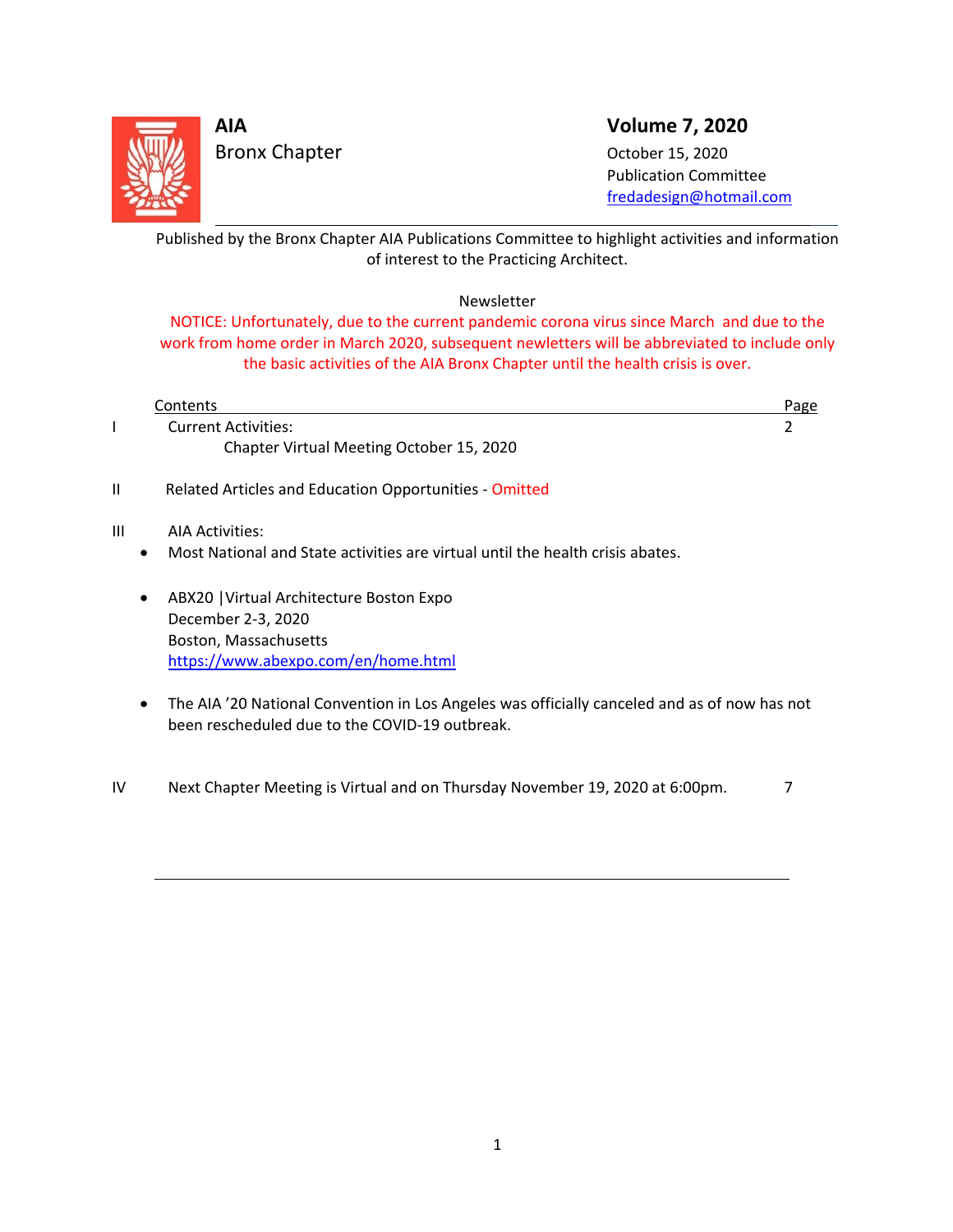## I Current Activities



# October 15, 2020 AIA BRONX CHAPTER MEETING MINUTES

## Meeting began at 12:07pm

Attendees: Guest Guest (Guest Attendees: Guest Attendees: Guest Attendees: Guest Attendees: Guest Attendees: Guest Attendees: Guest Attendees: Guest Attendees: Guest Attendees: Guest Attendees: Guest Attendees: Guest Atten Antonio Freda Ken H. Koons, Sr. Ken A. Koons, Jr. Robert Markisz Soany K. Marquez Carlos A. Matute Julian Misiurski Bryan Zelnik Martin Zelnik

Bill Davis **Internal Consultant** Joseph Bower – Architectural Consultant Sara Diazaveri<br>
Sara Diazaveri **Marchitectural Consultant** Andrew F. Harman - Consultant Sara Djazayeri Andrew F. Harman ‐ Consultant Representing Anderson Windows and Doors

# Agenda / Discussion:

1. Seminar:

Joseph Brower – An Architectural Consultant was accompanied by Andrew G. Harman both whom represented Andersen Windows and Doors. Joseph Brower presented the seminar: Window Code Fundamentals. He went over four basic issues concerning how regulations and codes evolved significantly over the last few years. Joe discussed:

- The different elements of accessibility laws and their impact on windows.
- Emergency escape and rescue regulations and described some general exceptions to the rules.
- Fall protection requirement compliance methods and the variance between residential and commercial applications.
- Safety glazing in windows when and where they are appropriate or required.

The seminar described the current national standards for a safe egress and rescue which guide local jurisdictions and how interpretations can vary by state and city. The larger cities such as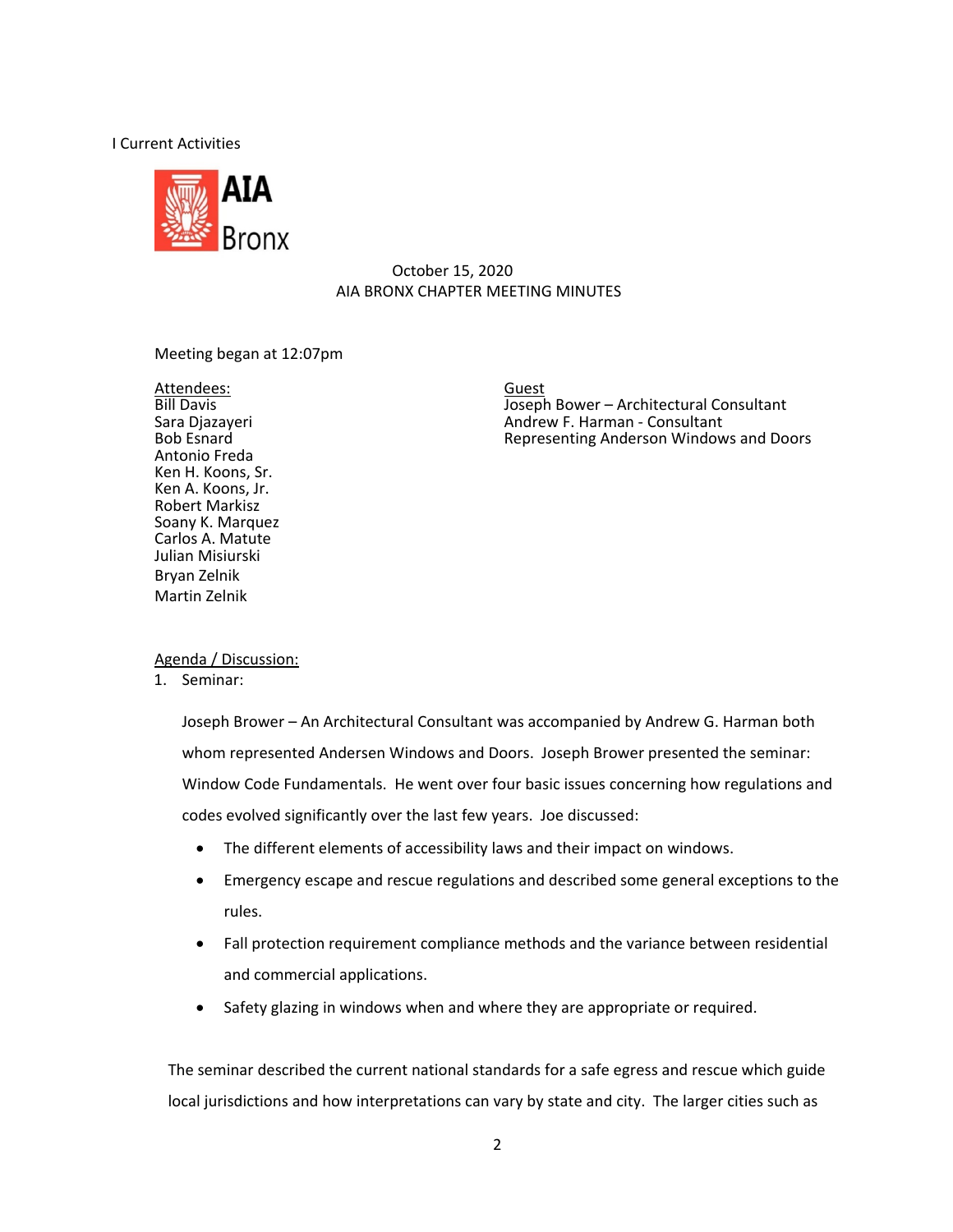New York City, have more stringent regulations, that in a relatively short time can/are modified or "improved", as each jurisdiction adjusts the laws to suit the unique needs of its' citizens. It is important for architects to follow these changes not only in new construction, but for retrofit situations. The national standard for a window clear opening is 5'-7" for escape and rescue. This standard recently was raised after many decades from a 5'‐0" opening.

In terms of fall protection, the sill heights for a window opening requires a minimum of 24" for a residential building and a higher dimension, generally at 36" for commercial buildings. In addition, windows above 72" from grade must have window safety features that limit how high a window can be opened. The maximum is usually 4" to protect children from falling out. In addition, New York City has very specific rules about what is required for safety in new windows, as well as, how a building can retrofit each type of window to conform to city standards. Finally, the issue where and how safety glazing is required is complicated and can be very expensive in many situations. The design of how a door swings opens to the exterior can make a significant difference where fixed glazing is required. This rule also varies for various physical situations. Generally, safety glazing is required for glazing up to 60" high from the finish floor or street level to prevent people from inadvertently braking glass and injuring themselves.

Joe Brower made his presentation virtually, with slides and answered questions as during his talk, as well as after he finished. He reviewed the relationship of different installation techniques and costs in response to questions. Joe volunteered himself and the staff and Andersen's research resources for Chapter members to utilize. The presentation was professional, complete and received well by Chapter members.

The seminar described charts one of which is attached for Bronx Chapter members reference in the;

| Appendix I                  | Page |
|-----------------------------|------|
| Window Code Fundamentals    | 8    |
| His contact information is: |      |
| Joseph Brower               |      |

Architectural Consultant Andersen windows & Doors Tel: 201‐978‐5704 Email: Joseph.Bower@andersenwindows.com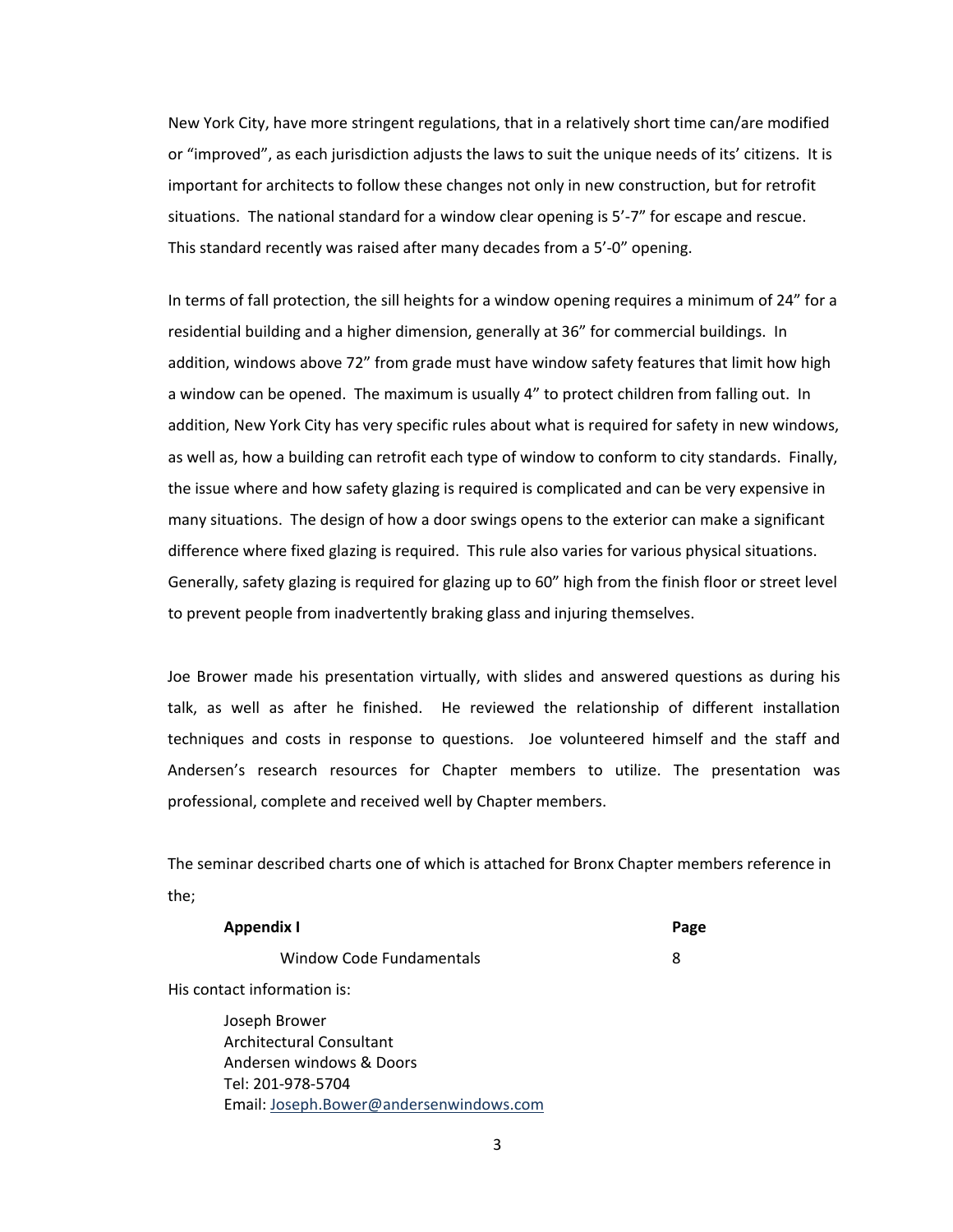#### 2. Adoption of September minutes:

The Minutes of the September 17, 2020 were attached to September's meeting notice for members to review. Bob Markisz made a motion to approve, the motion was seconded by Tony Freda, and the September minutes were then unanimously accepted.

3. The next meetings will be virtual and on:

| November 19, 2020 | 6:00 <sub>pm</sub>  |
|-------------------|---------------------|
| December 17, 2020 | 12:00 <sub>pm</sub> |
| January 28, 2021  | 6:00 <sub>pm</sub>  |

The Chapter discussed briefly the impact of the COVID Virus, and our ability to continue having a sponsored Virtual meeting. Sara Djazayeri who had been instrumental and very successful in finding and identifying sponsors for the last few years, found that some of the companies are indicating resistance paying for a sponsorship during this virus time. Other AIA Chapter's, in order to attract sponsors, have reduced or waived fees for seminars specifically for their meetings. However, for the next three meetings, we have confirmed reservations with different companies, who like todays sponsor, Andersen Windows and Doors, are comfortable with paying a sponsorship fee. It was decided by members at the meeting, that until we cannot find sponsors, we should continue our policy of requiring a fee for companies to present exclusively to Bronx Chapter members. It was pointed out that sponsorship also includes, the Chapter publicizing the sponsor on our Website, the Internet, as well as, our monthly Newsletter and meeting Minutes.

#### 4. **NYC DOB Update and COVID‐19**:

The members reviewed how the construction industry has been impacted by the COVID Federal, State and City regulations for architects filing with governmental agencies. The rules have changed, so that just about everything is now electronic filed. There continues to be issues when unique circumstances occur, when programming, the imputing of forms and documents get misinterpreted and rejected in a way, that if an in‐person meeting with examiners and DOB staff were possible, all would be easily rectified. The DOB process has become less professional, in that most of the reviews are really by "clerks or programmers" accepting or imputing information. These DOB staff are administrative people who usually do not understand the

4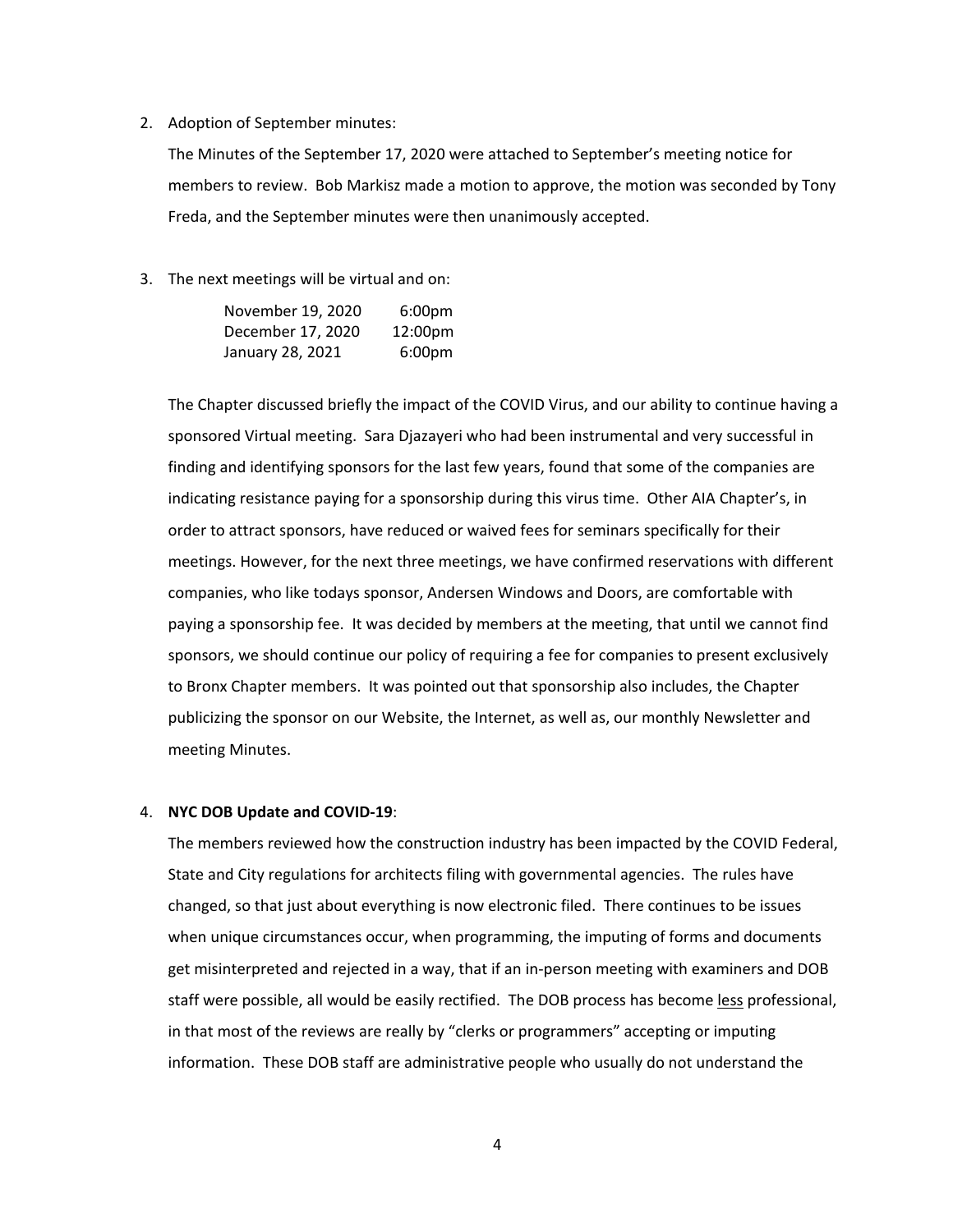construction process and have a limited sense of the time impact, of what they can cause in the approval process for architects and construction.

The Chapter would like to share these issues with other Chapters and industry organizations, to illustrate that these are significant problems and to attempt modify or improve the current "impersonal" DOB approval process.

#### 5. **Nominations for 2021 Officers:**

Ken Koon Sr., and Anthony Freda the Chairman of the 2020 Nominating Committee presented a slate of officers for next year. Our Chapter Bylaws require that the Nominating Committee in October propose next year officers which are published in the October meeting minutes and then be voted on at the next meeting in November. If members would like to add other candidates for any position, the changes need to be sent in writing or email, to the Secretary with three member signatures, recommending the change or additions to the candidate list for membership to vote in November.

The Nominating Committee proposes 2021 Officers to be:

| Sara Djazayeri  | President             |
|-----------------|-----------------------|
| Martin Zelnik   | <b>Vice President</b> |
| Ken Koons Jr.   | <b>Treasurer</b>      |
| Robert Esnard   | Secretary             |
| Ofe Clarke      | Director              |
| Ken Koons Sr.   | Director              |
| Julian Misurski | Director              |

#### 6. Quarterly Audit:

Ken Koons Sr. of the Audit Committee briefly reviewed the third quarter financials as required by our Chapter Bylaws. He reported that the pandemic interrupted normal operations and there were few expenses resulting in the financials indicating a significant reserve of over \$40,000. The Chapter is operating within its approved 2020 budget and is in good financial shape.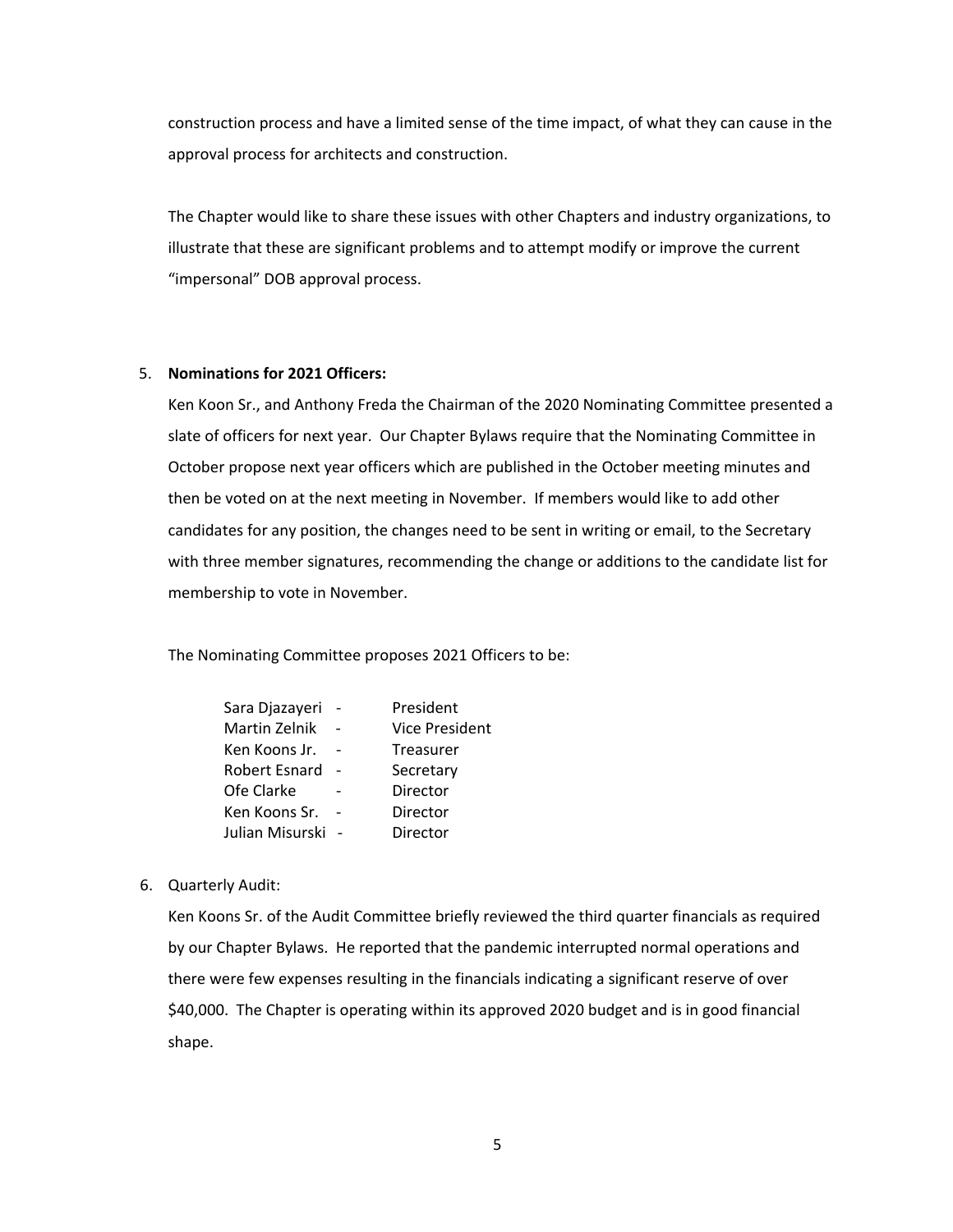## 7. Chapter Statement: *(Drafted by William Davis modified for content)*

The Bronx AIA Chapter released in June 2020, a statement concerning its' response to the BLM Movement. At the September 2020 meeting a committee was formed to discuss how the pledges made in the statement can be integrated in the mission and goals of the Chapter. The committee members; Ofe Clarke, William Davis, Soany Marquez, Carlos Matute and Marty Zelnik first met on October 7, 2020 to discuss next steps. The committee reviewed and discussed the statement pledges, looked at a range of options to achieve each goal, prioritized as to what can be accomplished with the current membership and resources, and started to list which pledges require research and education. The committee decided it needed at least two (2) more meetings before they were ready to make a presentation to the Chapter. Based on the pledge options developed and advanced, the committee will make suggestions to the Chapter which pledges they are interested in tackling first.

The committee did suggest that a mentorship program should be started between interns and young professional architects and senior members of the Chapter. This was discussed at the meeting and Ms. Marquez offered to assist in managing the web material and suggested that the Chapter could start doing more social networking using Instagram.

# 8. The Cloud:

The discussion of the Chapter's Cloud was tabled as Josette Mathews was unable to attend the meeting and the discussion will be deferred for a future meeting.

# 9. New Business: (*Drafted by Soany Marquez and modified for context*)

A new member of the Chapter, Soany Marquez thanked everyone for welcoming this new effort to begin having the Chapter more involved in social media via Instagram, and for giving her the opportunity to participate as an active Chapter member.

Soany drafted an outline below for members to complete and for her to upload posts for the proposed Chapter Instagram page. For example, to indicate who the current board members are, the new members the Chapter each year, what firms the members work for/own, etc.… Soany requests new ideas/suggestions so if members have anything further to add or deem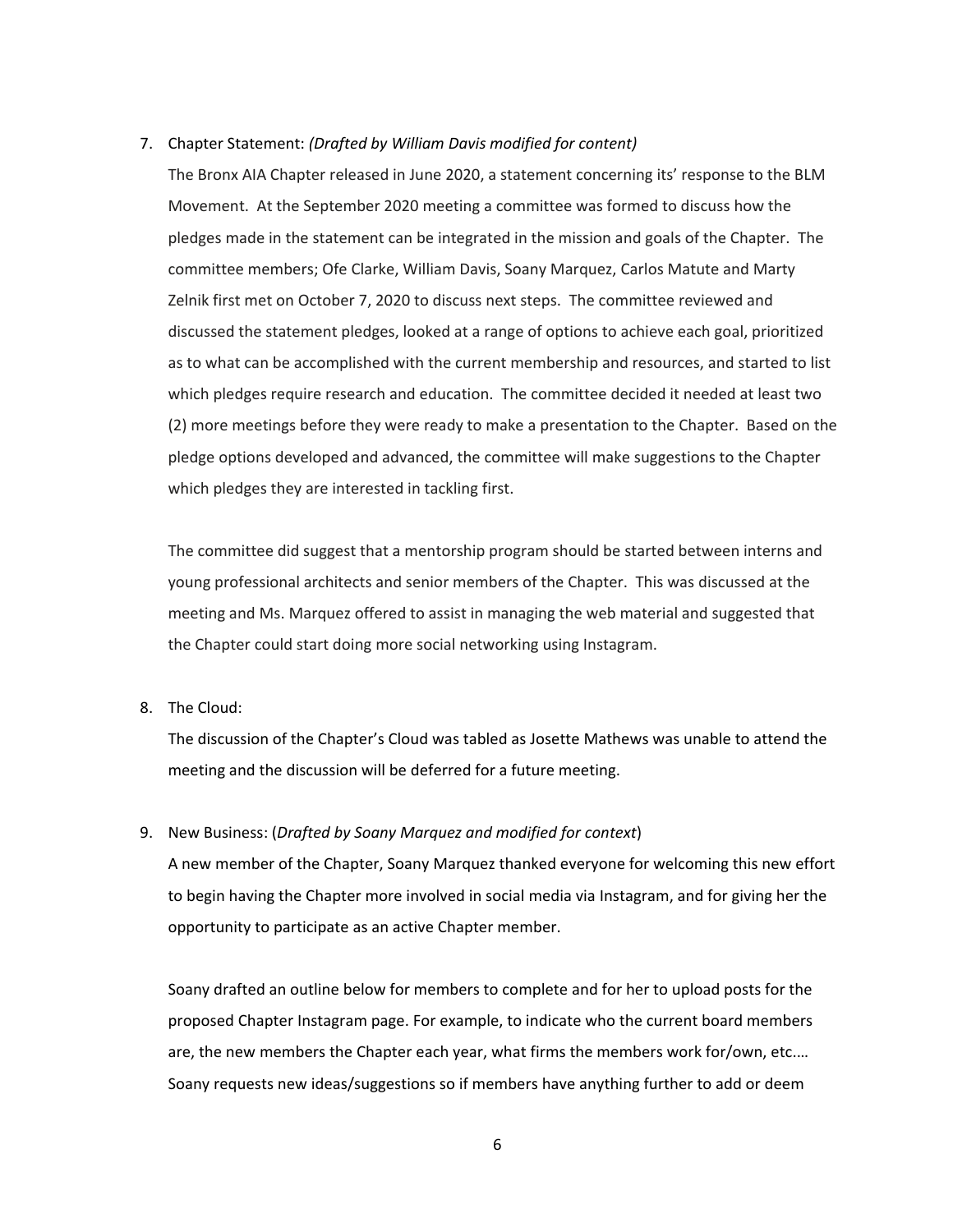appropriate, just send an email with the "Member Background" below to Soany Marquez at  $marguezsoany@gmail.com$  before the next Chapter meeting on November 19<sup>th</sup> and if possible before Sunday November 15, 2020.

*Member Background:*

- *1. Full Name/Position or former position on the Chapter*
- *2. School/Degree*
- *3. Where do you work?/Position*
- *4. Professional portrait*
- *5. 100 Word Bio*
- *6. 5 Fun facts about yourself*
- *7. Images with captions of your projects, hobbies, extracurricular/volunteer (any image you want to include) Min 5. jpg format.*

*Questions: (Short answers)*

- *1. What inspired you to pursue a career in architecture?*
- *2. Why did you decide to Join AIA Bronx?*
- *3. Why should new architects join the AIA Bronx Chapter?*
- *4. As a result of the COVID‐19 pandemic, and its influence on the job market, what advice would you give to recent graduates who want to be active in the profession?*

After, a short discussion by the members it was acknowledged: how welcome it is for the Chapter to have more participants in our meetings. It is also hoped that this involvement can/will continue, and members will become encouraged to attend events and meetings.

The meeting was adjourned at 1:52pm.

IV. Next Meeting:

The health crisis unfortunately continues, as the meeting venue at Artie's Restaurant is only open for outdoor dining. Therefore, the next meeting will again be a Virtual meeting on;

**Thursday November 19, 2020 at 6:00PM**

7